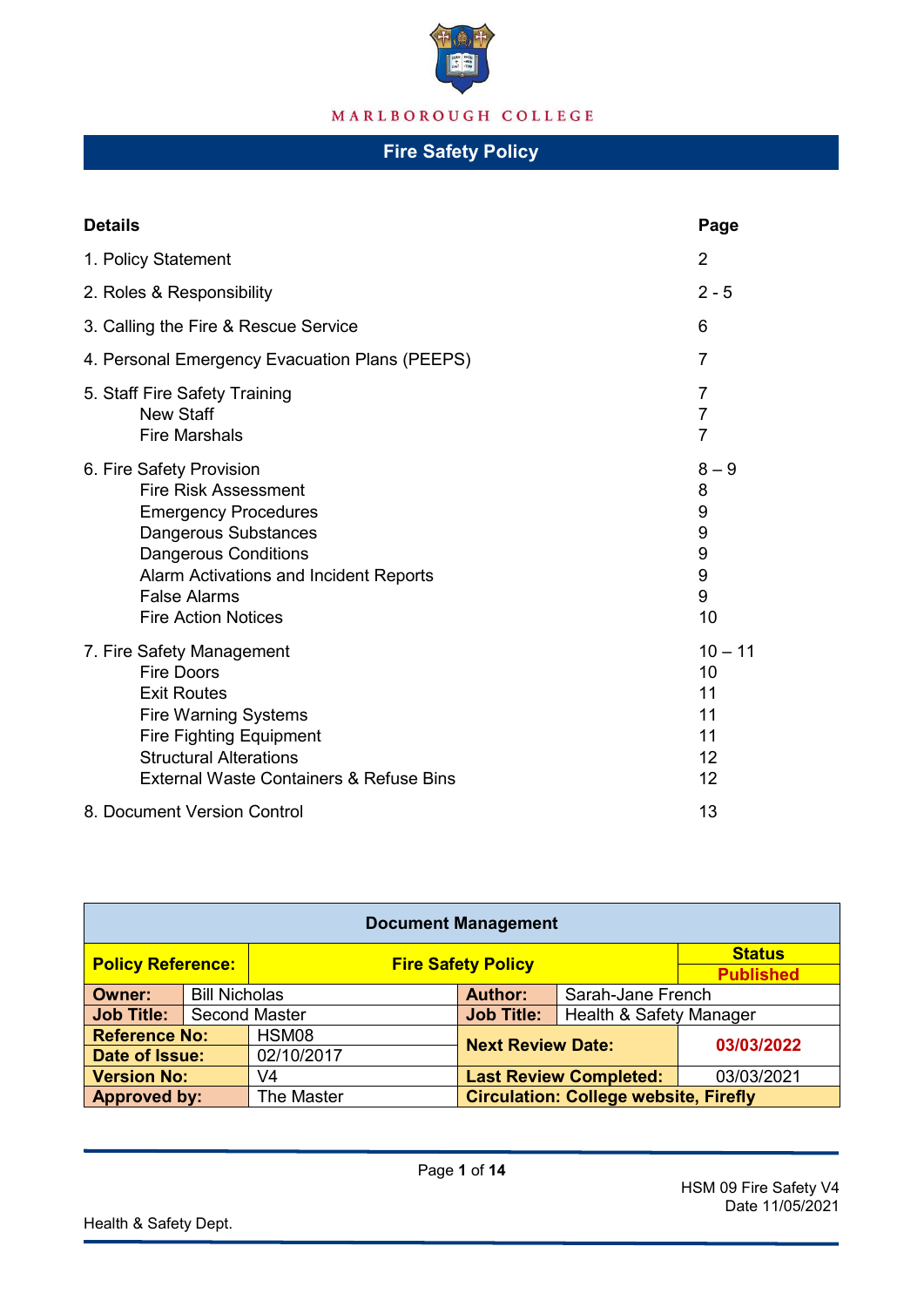

### **1. Policy Statement**



The College is committed to providing a safe environment for its staff, pupils and visitors. Part of this safety responsibility is in the provision and management of fire safety systems and procedures. All members of the College, their visitors and contractors, have a statutory responsibility in ensuring compliance with the law and complying with the safety provisions defined within this policy.

Fire is recognised as a major threat to the activities of the College. An outbreak of even a small fire creates risk to both life and property, damage to the environment and may compromise our normal business activities.

The College will ensure, so far as is reasonably practicable, that the risk associated with fire will be managed in compliance with the [Fire Regulatory Reform \(Fire](https://www.legislation.gov.uk/uksi/2005/1541/contents/made) Safety) Order 2005, and any other relevant legislation that may impact upon it.

The aim of this policy is, therefore, to provide a robust fire safety framework which will be implemented to secure the safety and wellbeing of everyone within the College community and to protect the College's assets.

#### **2. Roles & Responsibility**

#### **Council**

The Council, as the employer has the ultimate responsibility for fire safety management in respect of the activities and premises under College control. It has delegated the day-to-day running of the College, which includes the management of fire safety, to the Master and the Bursar.

#### **Health & Safety Committee**

Overall responsibility for fire safety precautions within the College rests with the Health & Safety Committee. They shall satisfy the College Council that this policy has been adequately implemented.

#### **Fire Officer**

The Second Master is the Fire Officer and is responsible for overseeing fire safety for each building, in conjunction with the Heads of Department (HoDs) and Housemasters and Housemistresses (HMs).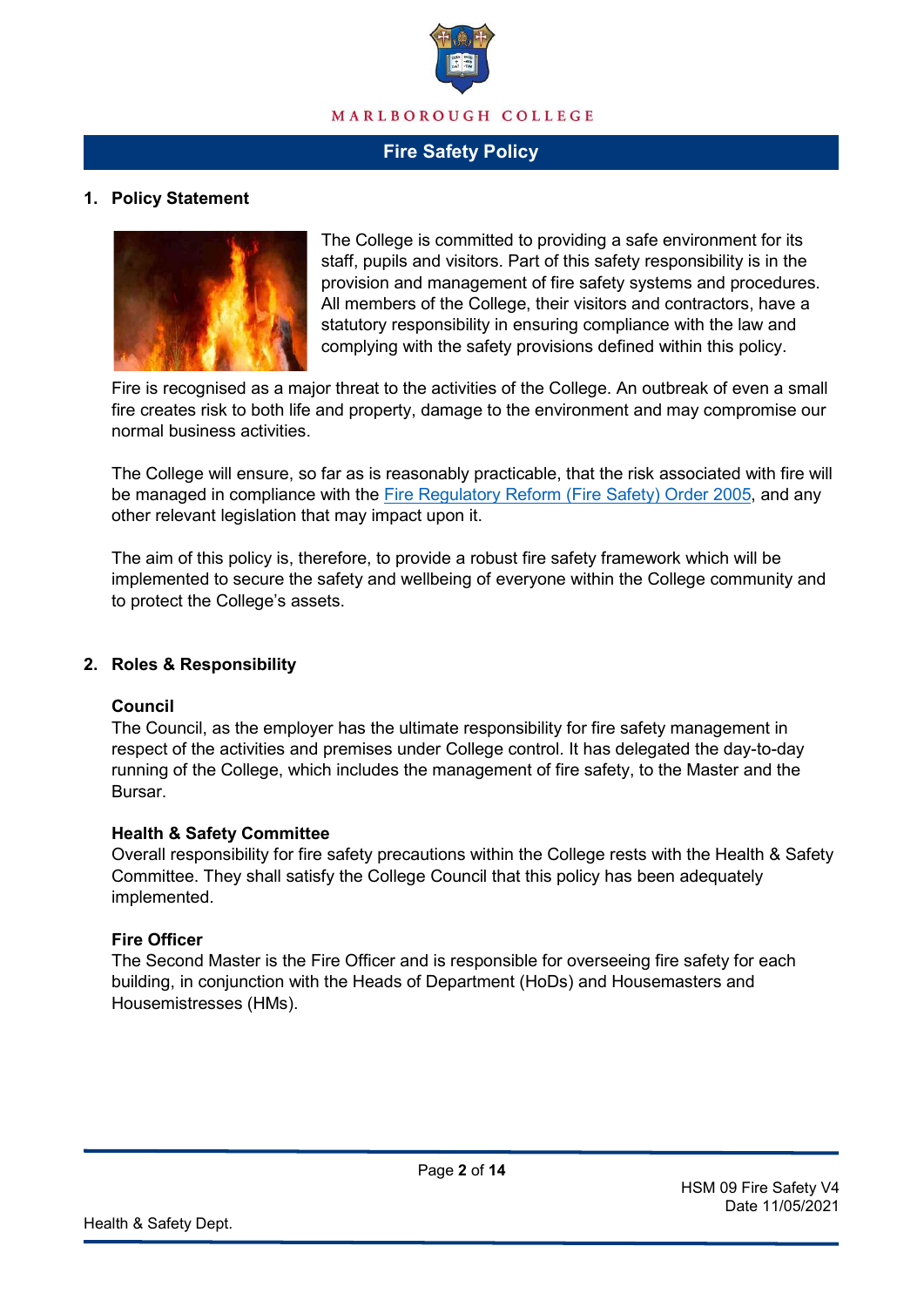

#### **Heads of Departments**

Heads of Departments are responsible for the fire precautions and safe management of fire risks in areas occupied by their department and anyone else who may be affected by departmental activities at risk of injury from fire.

This will include the following:

- Undertaking simple local fire safety reviews in respect of their areas of responsibility at least annually or more frequently if the risks require.
- Review and implement actions identified by the fire risk assessment process within the recommended times.
- Ensure areas under their control and responsibility meet statutory fire safety standards.
- The means of escape from their area of responsibility are maintained in a safe and unobstructed condition.
- That suitable and sufficient risk assessments dealing with hazardous materials and processes are provided and reviewed regularly.
- Ensure appropriate training for staff is undertaken.
- There are suitable and sufficient Fire Marshals appointed in their area of responsibility.
- Ensuring that all pupils and visitors are adequately supervised by members of staff.
- Ensure that arrangements are in place for those with restricted mobility, sensory disabilities or who are temporarily incapacitated to get to a place of safety.
- Where the department shares premises with others, arrangements must be made to cooperate with other occupants.

#### **Director of Operations**

The Director of Operations is responsible for ensuring arrangements are made in respect of the maintenance and management of fire safety provision for all College premises, this will include;

- Fire Risk Assessments and their recommendations.
- Fire warning and detection systems.
- Fire fighting equipment.
- Means of escape are maintained as required.
- Emergency lighting, escape lighting and signage.
- Electrical installation tests are undertaken as required.

The Director of Operations shall ensure that during project works, the contractors have adequate fire safety management plans and arrangements in place to demonstrate a clear fire strategy during the works. This plan should include the protection of the means of escape, the maintenance of suitable fire compartmentation; storage, housekeeping and raising the alarm internally and externally to the site. Furthermore as part of any project handover that the fire alarm is tested to ensure that it works correctly on completion and a fire familiarisation briefing is arranged for the building occupiers.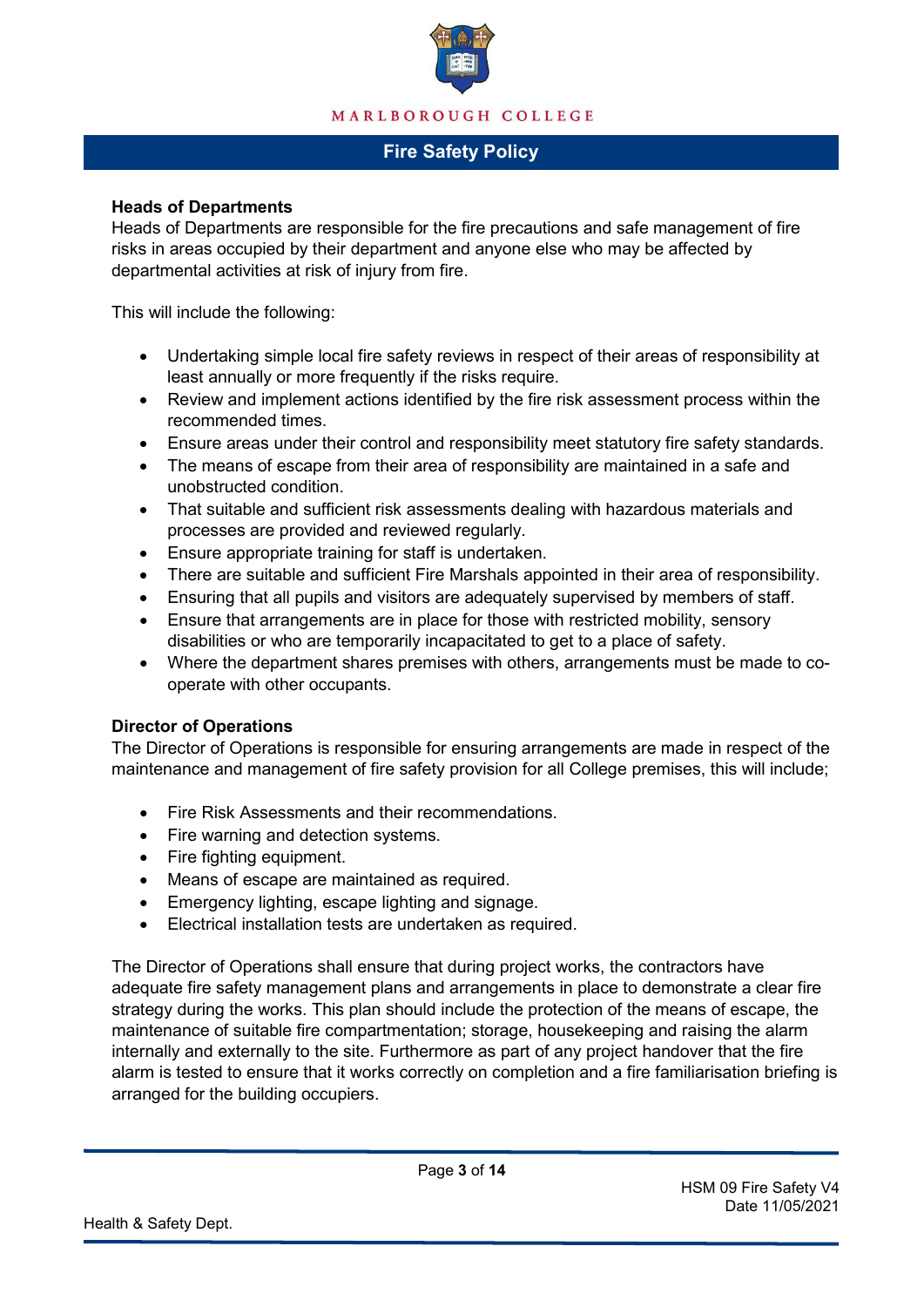

#### **Chief Fire Marshals (The Responsible Person)**

The appointment of a Chief Fire Marshal (CFM) is required for each College building and department. The CFM is the designated Responsible Person for each building. In carrying out the duties indicated, the CFM will act with the delegated authority and support of the Fire Officer. This will include:

- Liaise with the College's Fire Officer and other appropriate personnel regarding fire protection requirements.
- Maintain the building Fire Log Book.
- Ensure daily and weekly inspections in their area of responsibility regarding escape routes, fire alarm indicator panels and alarm tests are being completed.
- Ensure that new members of staff are given instruction on Fire Emergency Procedures, that existing staff receive periodic refresher training and that each area for which they are responsible maintains a team of Fire Marshals, where appropriate.
- Ensure appropriate fire drills are completed.
- Ensure that all fire incidents and fire alarms are reported.
- In collaboration with other staff within the building, ensure that in a situation requiring the attendance of the emergency services, adequate information is available to prevent, so far as is reasonably practicable, their being exposed to risks to their health and safety.
- Assist in the development of appropriate arrangements for aiding the evacuation of sensory or mobility impaired occupants.
- Ensure the posting of appropriate warning fire signs and notices and report deficiencies to the Estates Department.

#### **Fire Marshals**

Fire evacuation can be achieved more easily with the support of staff who are routinely familiar with the building. Fire Marshals who occupy a building can be best utilised to support safe and efficient evacuation procedures. These individuals will provide assistance and support to the CFM, including delegated responsibilities from bullet points above, where appropriate.

Fire Marshal duties include:

- Familiarisation with all exit routes from the building in which they normally work.
- Full understanding of the evacuation procedures and assembly points.
- Taking appropriate and effective action if a fire occurs.
- Carry out visual checks of fire fighting equipment, doors etc. (weekly).
- Ensure escape routes are clear and clearly signed.
- Ensure fire doors are labelled.
- Ensure good housekeeping practices are carried out.
- How to isolate power supplies to machinery (if applicable).
- How to report incidents/concerns.

Chief Fire Marshals and Fire Marshals should undergo refresher training at intervals not to exceed 3 years.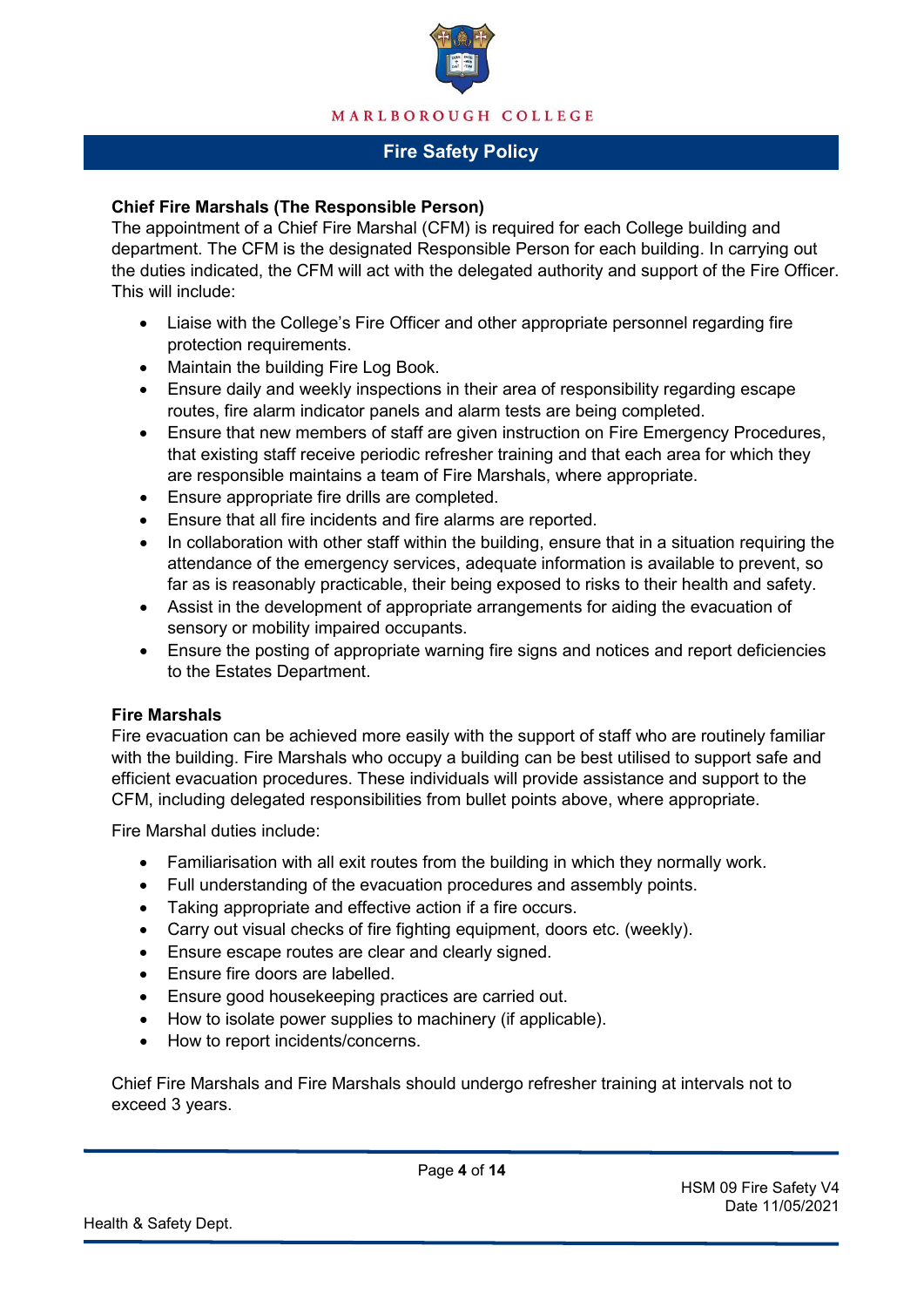

### **Staff & Pupils**

Staff and pupils are required to comply with this Fire Safety Policy and all measures set in place by the College and its Departments to secure their safety of others with respect to fire. They must:

- Not interfere with or misuse anything provided by the College in the interest of fire safety.
- Take reasonable care of themselves and all others who may be affected by their acts and omissions.
- In the event of a fire alarm sounding, evacuate the building as quickly as possible and only re-enter upon the instructions of the College Fire Officer, Chief Fire Marshal, Security Manager or the Fire Service.
- Cooperate fully with local fire safety induction and familiarisation arrangements.

### **Teaching Staff**

All teaching staff have a 'duty of care' to pupils under their supervision whilst studying or carrying out associated activities, to ensure that they are safe from fire. Teaching staff must ensure that:

- Pupils activities do not place others at risk who may be affected by their acts and omissions.
- Pupils are provided with clear information and instructions in the event of a fire situation, and take all reasonable steps to ensure safe egress of pupils in any teaching space used by them, regardless of the location.

#### **Contractors**

Where contractors are on site it will be the duty of the relevant person with the responsibility for the works undertaken by them, to ensure the appropriate level of fire safety provision is incorporated within any work schedule, contract agreement or risk assessment. And, where such works are likely to impact the existing fire safety provision, notification must be communicated to the Operations Director for their consideration.

Contractors will also require to be made aware of the Fire Action Plan relevant to the area they are working in or are likely to attend. Where any work requires to be undertaken that is likely to involve the application of a naked flame or mechanically induced heat source a 'Hot Work Permit' must be acquired and agreed prior to the commencement of work.

### **Visitors**

Members of the public or other visitors require to be advised of the evacuation plans for any relevant premise they access. To ensure this is accomplished adequate 'Fire Action Notices' are required to be displayed at prominent locations. Where possible, all buildings which the public have access to should be managed in such way as to ensure that staff can account for all visitors within the premises at any given time to ensure safe evacuation.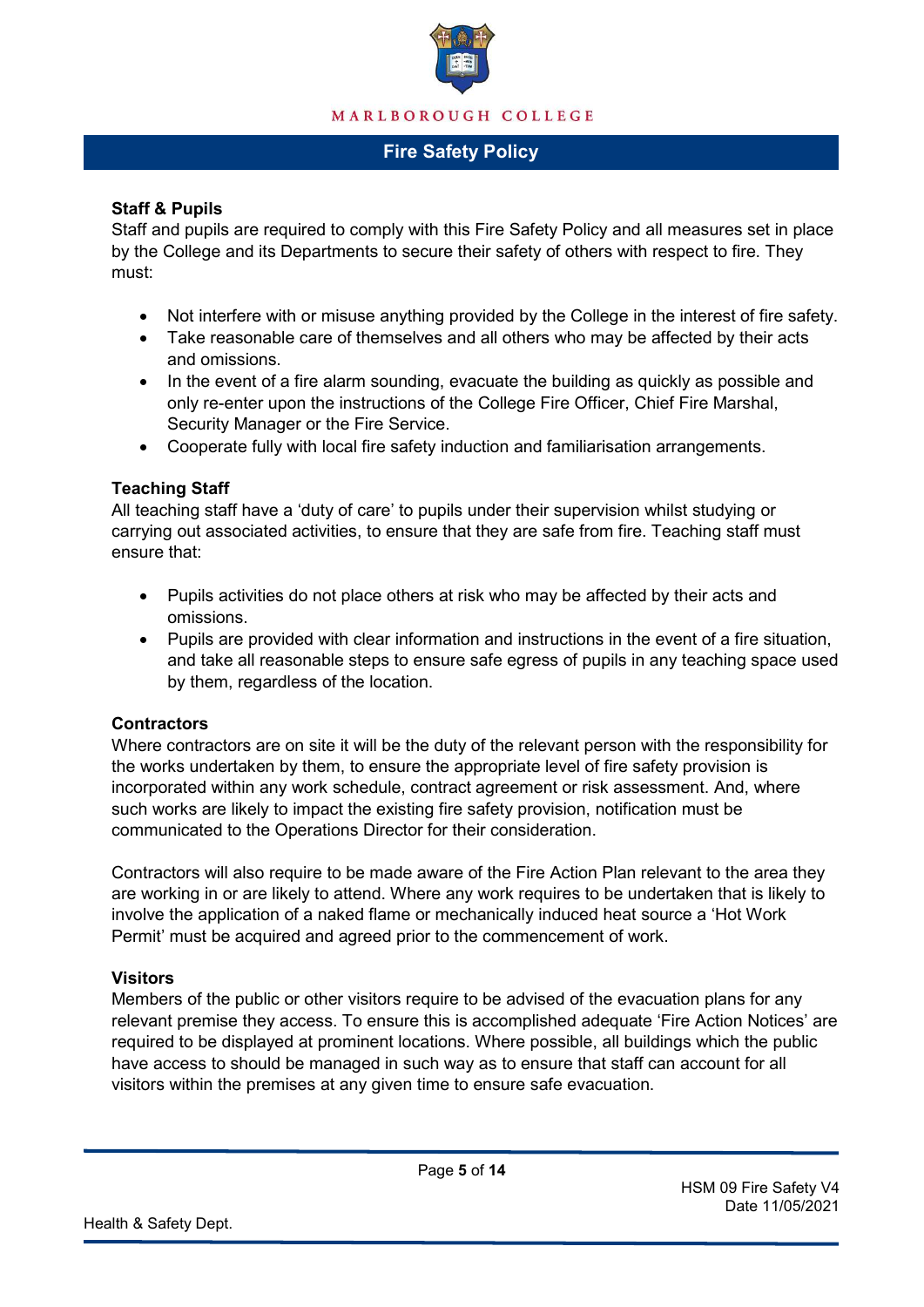

**Fire Safety Organisation Chart**



### **3. Calling the Fire and Rescue Service**

In the event of a confirmed fire the HM, RHT, Dame or Department Manager will call the Fire & Rescue Service and notify Security.

Buildings that have direct fire alarm systems to the Porters Lodge; on activation of the alarm Security will either make contact with the house or attend to determine if there is an emergency situation.

HSM 09 Fire Safety V4 Date 11/05/2021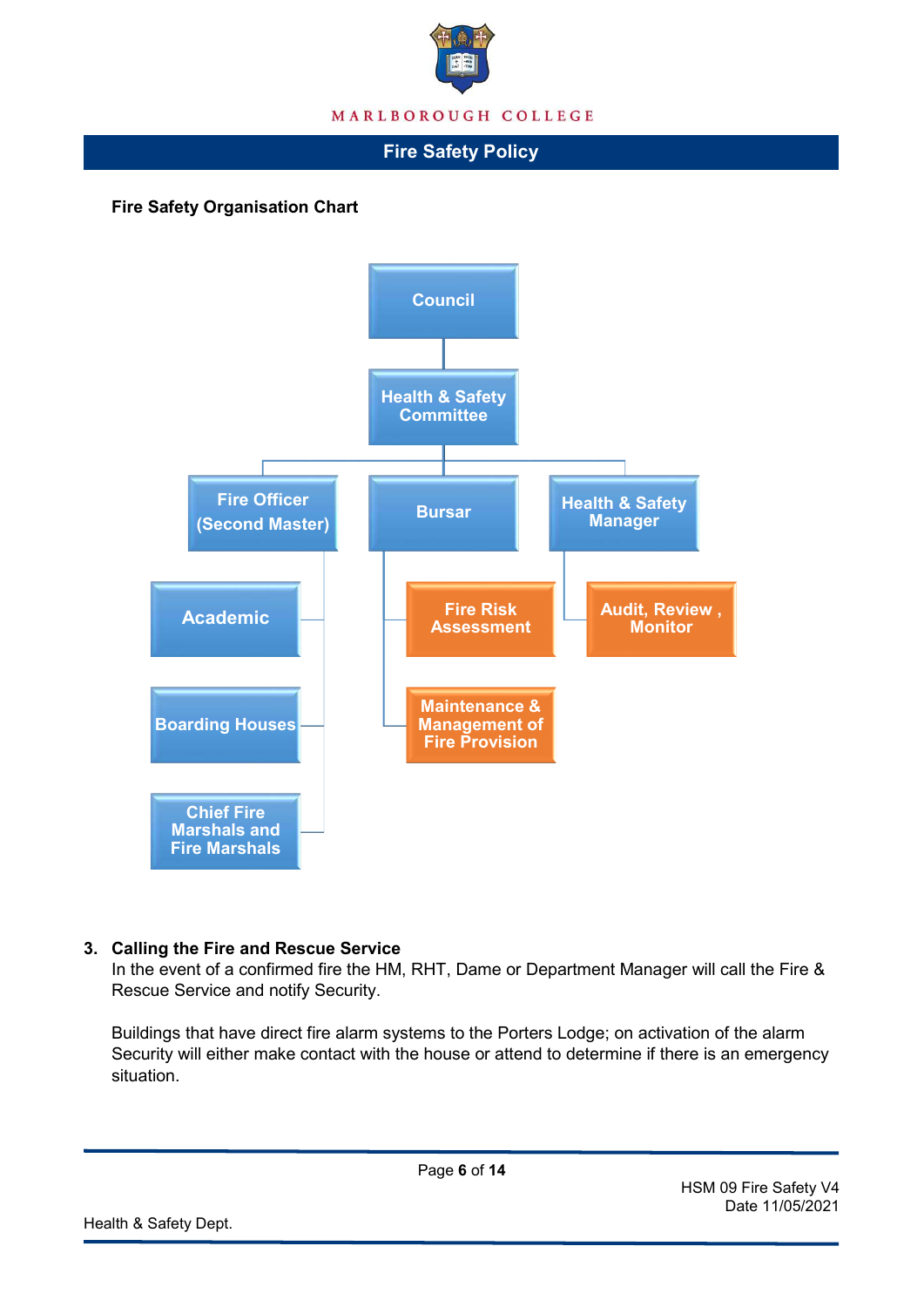

### **4. Personal Emergency Evacuation Plans (PEEPS)**

Where there is a requirement for assistance by any person to evacuate any relevant premise during an emergency a PEEPS will be required. Once persons with such needs have been identified by the Head of Department then a suitable person (such as the Line Manager) shall be nominated to conduct a [PEEP](https://firefly.marlboroughcollege.org/resource.aspx?id=60852) so that any necessary individual arrangements can be put in place in advance.



### **5. Staff Fire Safety Training**



HoD's shall ensure that all employees within their management control receive regular fire safety training and all new employees undertake fire safety training as soon as is practicable after commencement of employment. Account must also be taken of circumstances that may impact on fire safety provision such as the introduction of new work equipment, new technology, new or changed risks etc.

Where young persons (under the age of 18) are employed account must be taken of their lack of awareness, inexperience and immaturity when assessing work based tasks and the impact this may have on fire safety arrangements.

#### **New Staff**

All new employees must to be informed of the fire safety provisions that are relevant to the workplace. The line manager is responsible for ensuring that arrangements are made to ensure new employees are advised of the following:

- Fire action arrangements, including the Fire Safety Policy
- Means of escape within the premise
- Location of fire exits
- Location of fire fighting equipment
- Details in relation to relevant findings of the fire risk assessments and dangerous substances
- Completion of the eLearning fire safety training module

The College's eLearning fire safety training course is available. All staff are required to complete the course biannually. This lasts for approximately 40 minutes.

#### **Fire Marshals**

Fire Marshal training will be provided as and when deemed necessary. Notwithstanding the requirement as dictated by demand, the maximum period for refresher training should not exceed 3 years. The Marshals training will include safe evacuation and zone clearance procedures, as well as detailed fire safety guidance.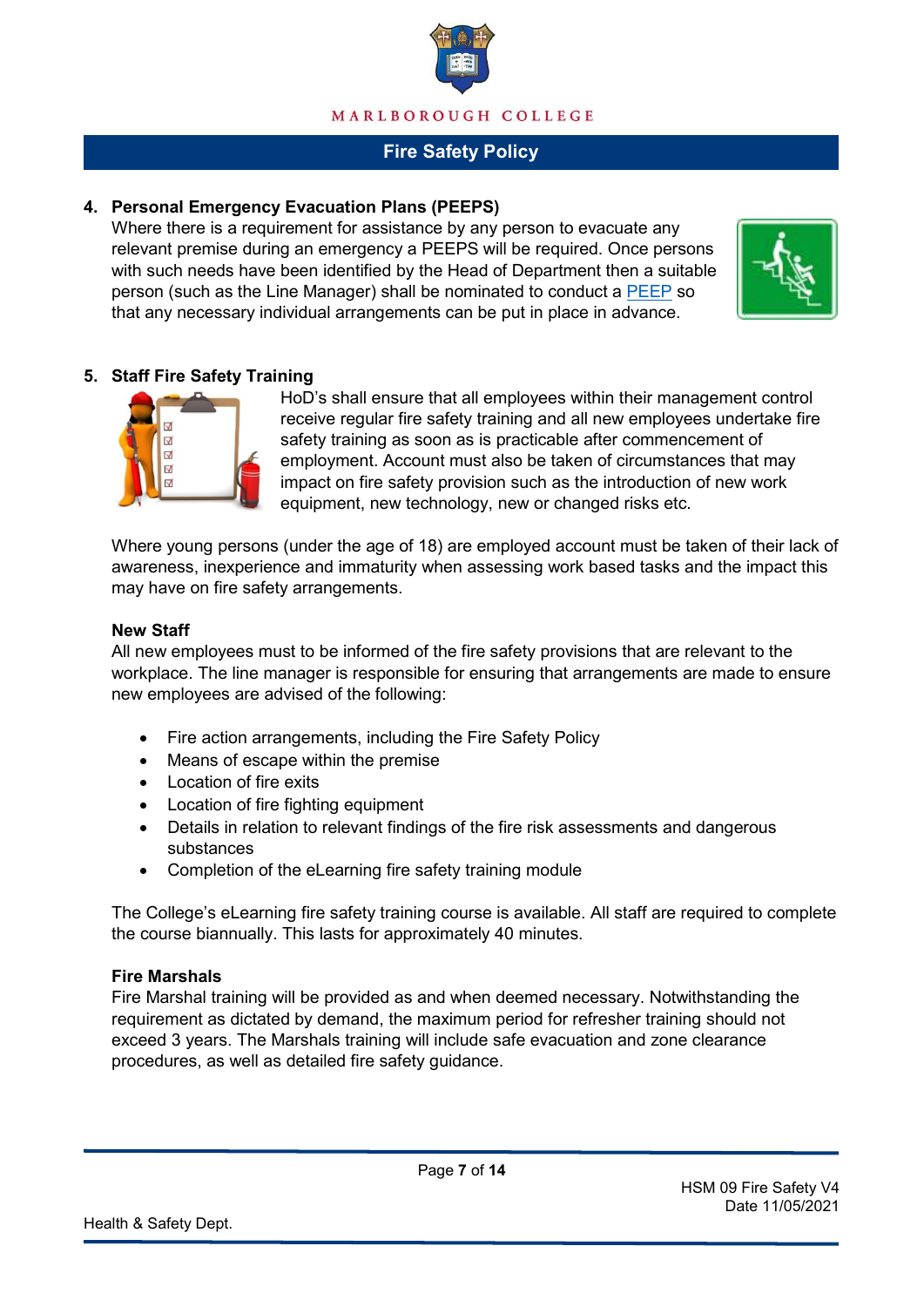

#### **6. Fire Safety Provision**

#### **Fire Risk Assessment**



The main purpose of the fire safety risk assessment process is to ensure that a methodical and structured approach is applied to assessing the suitability and effectiveness of the fire safety provisions applicable to a relevant premise and the fire hazards within. The Fire Safety Order places a statutory duty on each employer to carry out an assessment of the workplace for the purpose of identifying any risks to the safety of the employees, pupils, visitors and others in respect of harm caused by fire.

To facilitate the risk assessment process, all relevant premises within the College will be categorised based on the risk posed to life and property. The property will be assessed in accordance with the categorisation below. Additionally, risk assessments will be reviewed on a regular basis and whenever any material changes are likely to impact on the fire safety provision. Fire risk assessments will be completed for all relevant premises and reviewed at appropriate intervals in accordance with their building type and risk.

| <b>Risk Category</b> | <b>Building Type</b>                              | <b>Target Review Frequency</b> |  |
|----------------------|---------------------------------------------------|--------------------------------|--|
| Α                    | All Sleeping Risks                                | 2 Years                        |  |
|                      | Buildings with high usage of dangerous substances |                                |  |
| B                    | All other buildings not falling within Cat A or C | 3 Years                        |  |
| C                    | <b>Storage Premises</b>                           |                                |  |
|                      | <b>Unoccupied Buildings</b>                       | 4 Years                        |  |
|                      | Buildings with less than 5 employees              |                                |  |

A new web based Fire Management System has been implemented to assist the College in managing its fire risk. This will provide appropriate software to capture relevant, accurate information and tools to progress corrective action.

Fire risk assessments and reviews will be the responsibility of the Director of Operations. Where necessary, a report will be produced with specific recommendations for the improvement of fire safety provision within the relevant premises concerned. These will include actions required to be taken by the HoDs for the building (e.g. improving housekeeping) as well as actions which will possibly require structural modifications to the building which will be the responsibility of the Director of Operations. These recommendations will be prioritised in terms of urgency of action P1 – P3, with P1 having the highest priority.

Notification of the risk assessment findings will be forwarded to the Health & Safety Committee. All fire risk assessment will be accessible under Fire Management in the Health & Safety section of Firefly for viewing by any relevant person.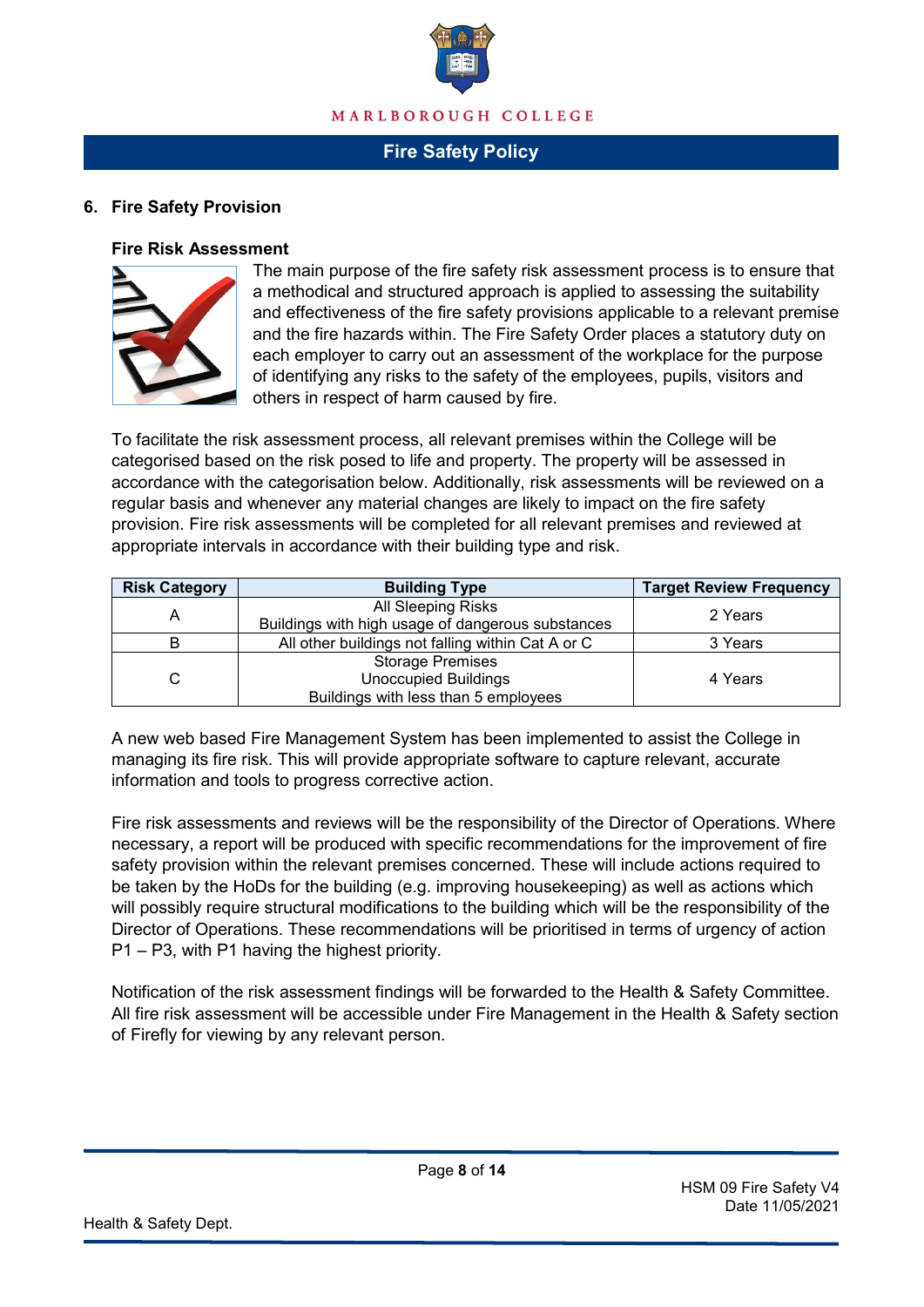

#### **Emergency Procedures**

HoDs and HMs will ensure that fire evacuation drills are carried according to the College Buildings Fire Drill Frequency schedule.

It is accepted that drills should be avoided during times such as exams and conferences; however, consideration should be given to ensuring advantage is taken of peak occupancy times and ensure that all fire exits are utilised.

#### **Dangerous Substances**



The impact of dangerous substances when exposed to fire can create a hostile and unpredictable environment. Where such substances are stored and used within the College, particular attention should be given to the safe use and storage guidance supplied with the substance's Safety Data Sheet. Pupils and staff should only be exposed to dangerous substances in an appropriately controlled and supervised environment.

### **Dangerous Conditions (Fire Safety)**

Where, in the opinion of any member of staff, a dangerous condition exists that is likely or has the potential to compromise the safety of any person in the event of fire, the condition should be brought to the attention of the relevant HoD. In the first instance, the Chief Fire Marshal should investigate the concerns and, where necessary, implement the appropriate means to negate the risk, or contact the Health & Safety Manager to seek assistance. Where the Chief Fire Marshal cannot resolve the concern, they must bring the matter to the attention of the Health & Safety Manager as soon as is reasonably practicable.

#### **Alarm Activations and Incident Reports**

In the event of a fire or an alarm activation within a relevant premise, the Accident Incident Investigation Report Form must be completed. This process enables the Health & Safety Manager to be aware of all incidents where the Local Authority Fire and Rescue Service has been summoned to the College but, more importantly, allows for investigations to be carried out where necessary. Where a small fire has occurred and was subsequently extinguished without activating the fire warning system, an incident report must still be completed and forwarded to the Health & Safety Manager.

### **False Alarms (Unwanted Fire Alarm Signal UFAS)**

Unwanted fire alarm signals are activations of the fire warning system that are activated by any effect other than fire. These signals ultimately have a negative effect on the College's core business and also encourage complacency, as well as eroding user confidence. It is the intent of the College to strive towards zero tolerance of UFAS, whilst recognising the importance of fire detection systems in protecting staff, students, visitors and the building environment from the effects of fire.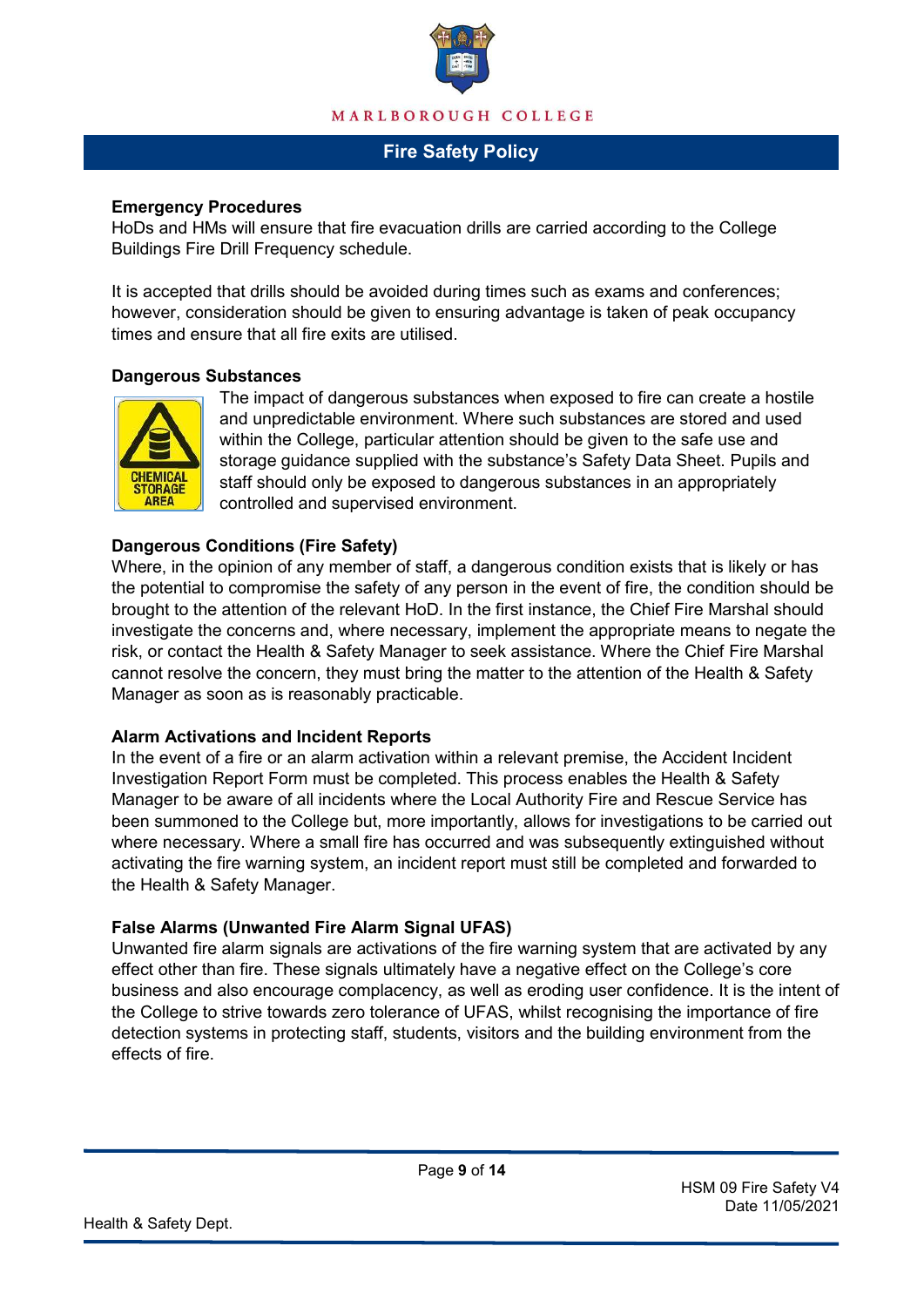

#### **Fire Action Plans**

Fire action notices are located at various points within all relevant premises detailing the relevant information from the fire action plans. All employees are required to be familiar with these notices as well as the detail within the fire action plans. Each notice will clearly indicate the following:

- The type of audible sounder within the relevant premise
- The location of the assembly point
- Simple guidance on actions to be taken.

Fire action plans require to be adapted to accommodate all known hazards or risks that are likely to impact on evacuation. These will include details of isolation procedures for processes and equipment, as well as information sharing with the Fire and Rescue service when in attendance.

The fire action plan will also detail the relevant evacuation procedures that are to be adopted for persons with impairments.

### **7. Fire Safety management**

All of the College's premises have a number of fire safety provisions incorporated within them. These provisions are often referred to as either an active provision, examples of which can be fire safety systems and smoke extraction, or a passive provision, examples of which can be fire doors or intumescent treatments etc. Irrespective of the provision, it is necessary to recognise the importance of such features and ensure that their function is not compromised, as to do so will ultimately have an impact on the operational capability of the provision and affect the safety of occupiers and the integrity of the building itself.

#### **Fire Doors**



Fire doors are doors that are designed to restrict the spread of fire and the products of combustion within a predicted time period and will normally feature self-closing devices.

All fire doors are marked as a fire door and should be kept closed at all times. The use of wedges and other items as hold open devices is not permitted within any of the College's premises and must be positively discouraged.

The use of electromagnetic hold open devises on fire doors may be considered in some instances. Where such devices are to be considered, it may impact on the fire safety provision, therefore, full consultation with the Director of Operations will be required.

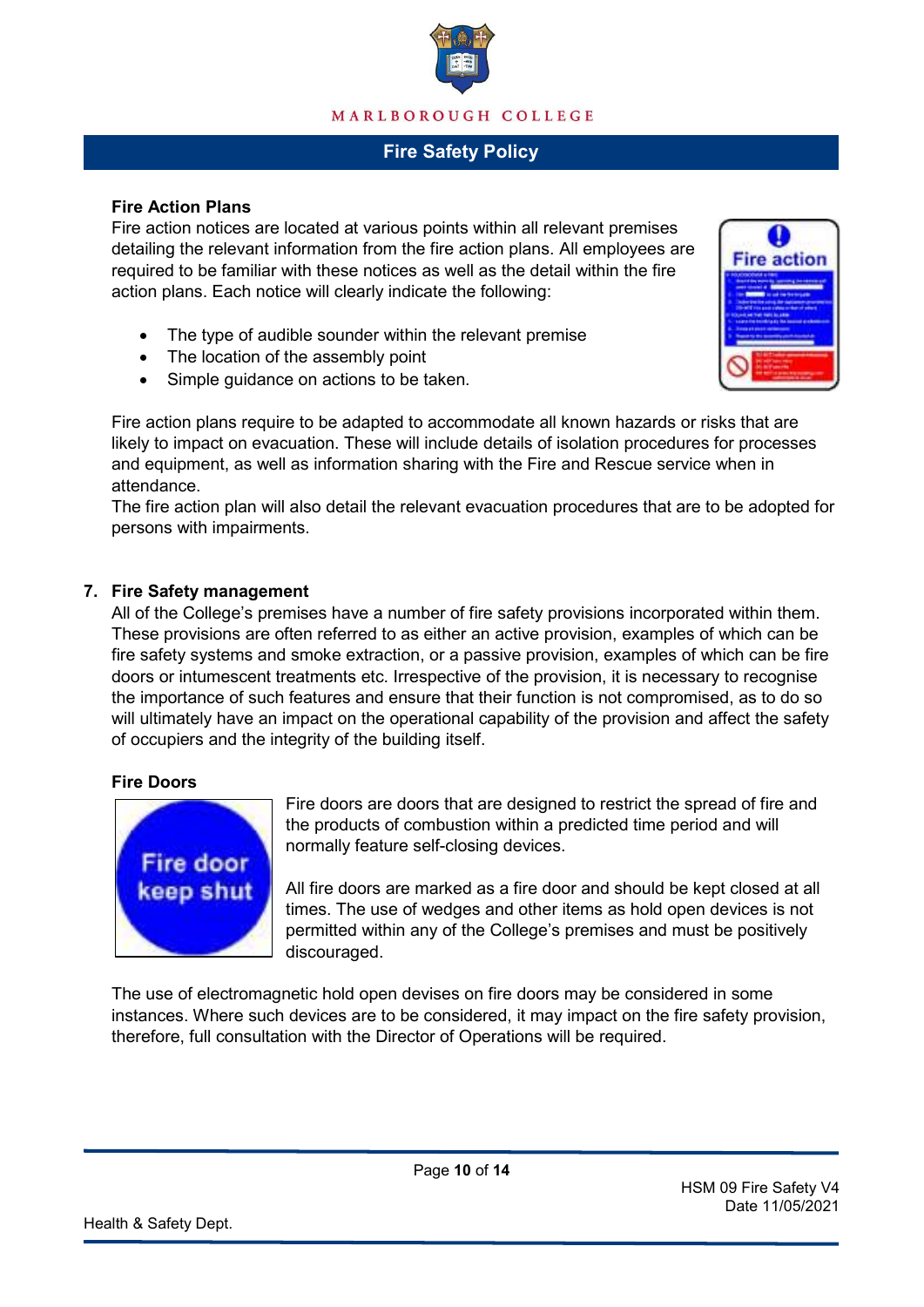

### **Exit Routes**



All exit routes are indicated by signage. To ensure exit routes are not compromised, no equipment or materials may be accommodated or stored within any protected exit route or protected stair enclosure.

All exits must be maintained clear, free from any obstruction and all final exit doors require to be easily and

immediately openable from the direction of travel. Additionally, the surface finish to wall linings within stair enclosures and protected routes should be maintained free from any form of combustible wall decorations. Notice boards will be accepted in such areas as long as they are enclosed and effectively managed.

Corridors and stairways that form part of escape routes should be kept clear and hazard free at all times. Items that may be a source of fuel or ignition should not be located within escape routes.

#### **Fire Warning Systems**



A fire warning system is a system designed to provide an audible alarm and may include activation by means of detecting the elements of combustion. In all cases the alarm can be activated by means of a manual alarm call point. Manual alarm call points are normally situated in exit routes and at final exits. Where fire is known or suspected, the alarm should be raised immediately utilising a manual alarm call point (break glass point).

On hearing an alarm all occupants of a premise must evacuate the building by the nearest available exit and assemble at the prescribed assembly point, with the exception of authorised persons for specific tasks, such as alarm investigation or PEEPs implementation.

#### **Fire Fighting Equipment**



Fire fighting equipment is provided within fire exit routes and may be placed adjacent to some specific risks, such as computer servers, electrical transformers etc. The extinguishers are provided for use by trained, competent persons but should only be used when it is safe to do so and the escape route from the seat of fire is not compromised.

Under no circumstances should a fire be confronted without first raising the alarm. All staff are required to familiarise themselves with the extinguishers provided within the relevant premises and the fire classification that may influence their limitations of use.

Where any firefighting equipment has been used or is deemed unsatisfactory, Estates should be advised to facilitate replacement or investigation as necessary.

Page **11** of **14**

HSM 09 Fire Safety V4 Date 11/05/2021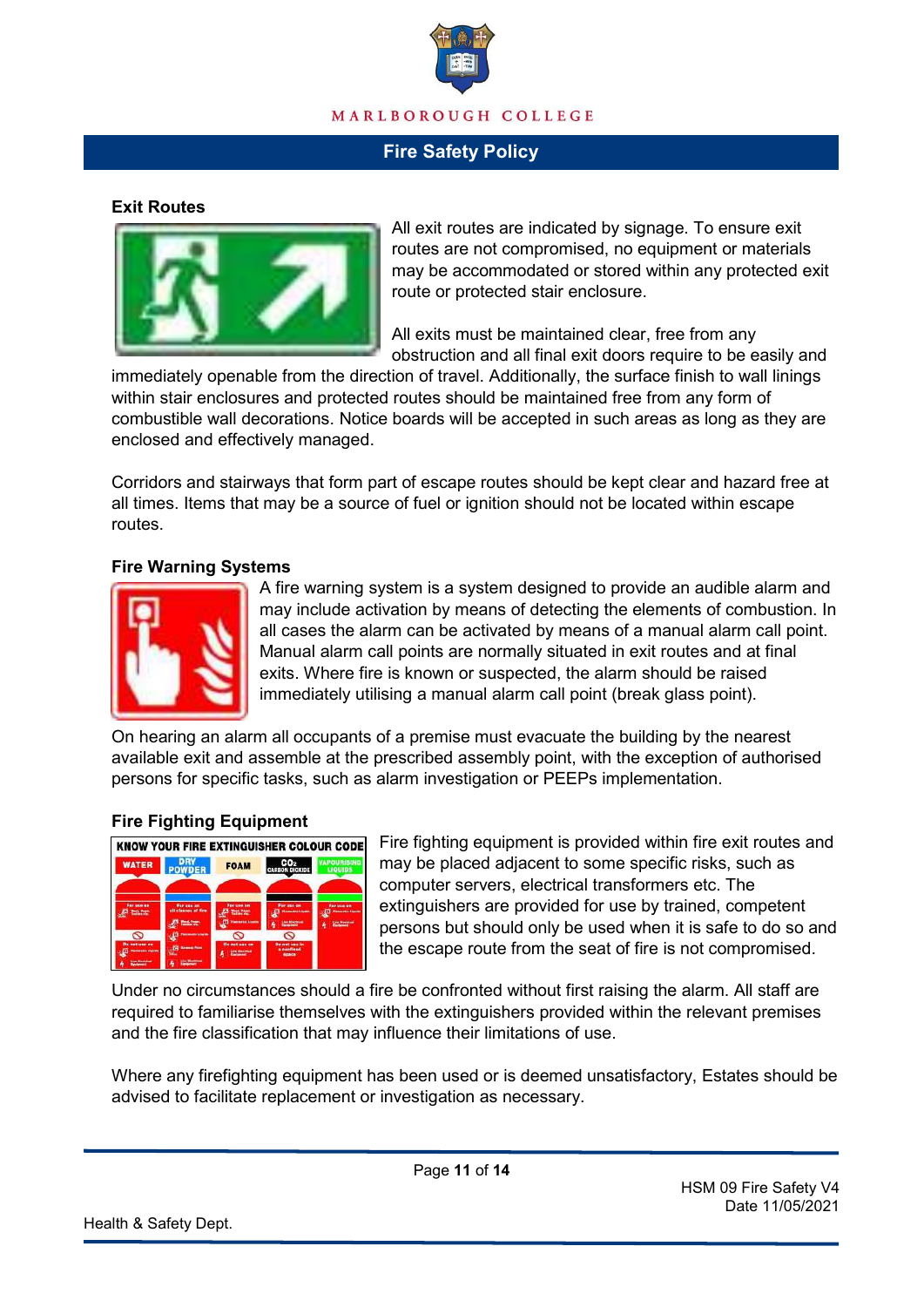

#### **Structural Alterations**



Where any structural or material alterations are carried out within premises that are likely to impact on the fire safety provision, it will be the duty of the Manager to ensure that a copy of the proposal is made available to the Director of Operations for their attention. Thereafter, it will be incumbent on the Director of Operations to ensure that a review, if deemed necessary, of the Fire Safety Risk

Assessment is carried out. It is also prudent to ensure the Director of Operations is included at an early stage of correspondence in regard to any proposed material changes/alterations to any of the College's relevant premises. HoD should note that no work may be carried out on the relevant premises fabric or structure without authorisation from the Director of Operations.

#### **External Waste Containers & Refuse Bins**

External waste containers, refuse bins and industrial skips are a potential fire hazard to all buildings. Fires often occur in such receptacles and where they are placed in close proximity to a building, the potential for firespread through radiated and convected heat currents is a realistic possibility. To ensure this risk is eliminated, all such receptacles must be placed a minimum of 6m from any building. In all cases, no receptacles should be placed directly adjacent to or below any window, door or other openings of a building. Where, due to operational reasons, a waste skip has to be placed within 6m of a building, it must be of the enclosed type and sited with the access doors facing away from the building.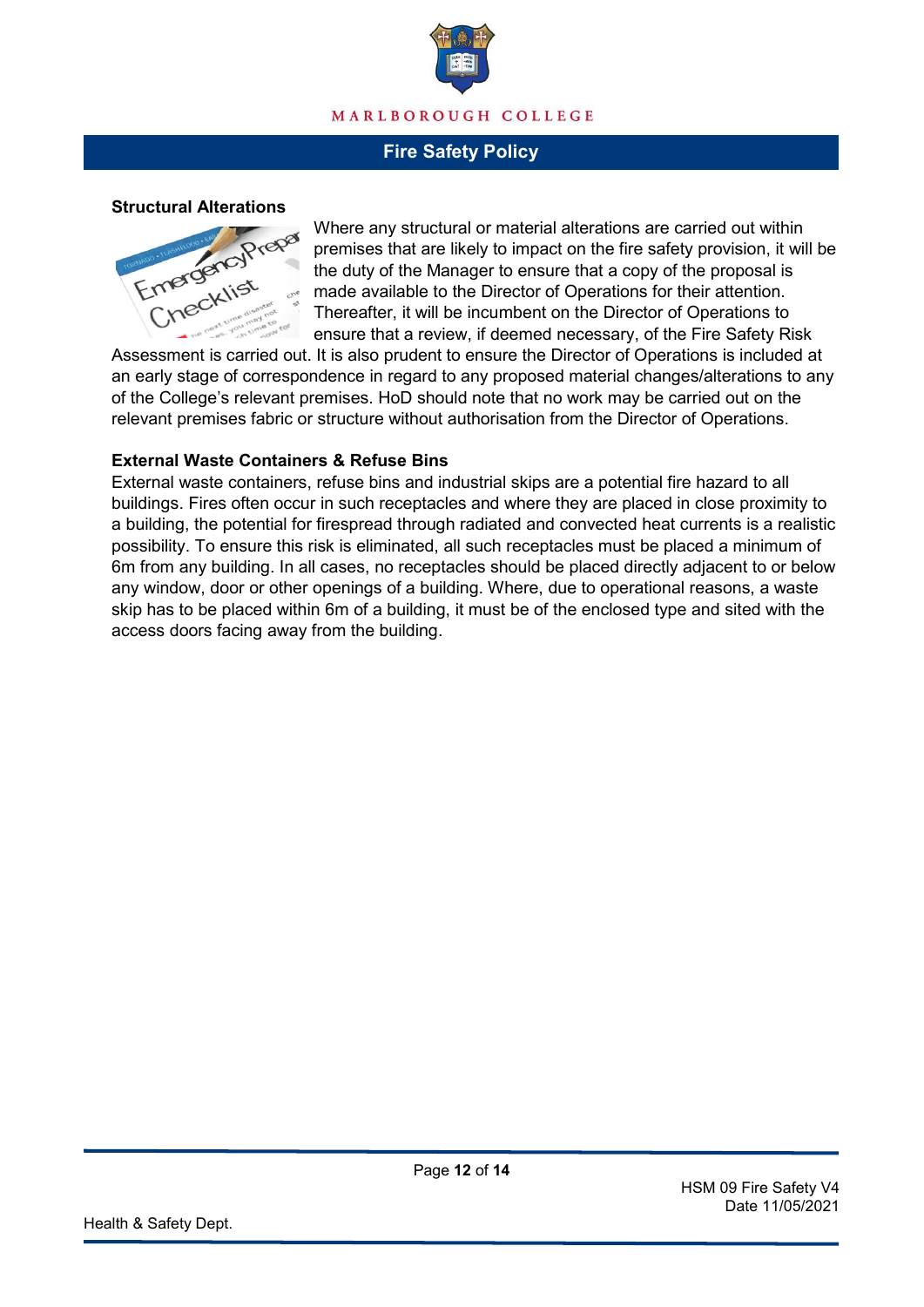

# MARLBOROUGH COLLEGE

# **Fire Safety Policy**

| <b>Version Control</b> |                                                                     |            |                                                                                                                          |                      |
|------------------------|---------------------------------------------------------------------|------------|--------------------------------------------------------------------------------------------------------------------------|----------------------|
| Version No.            | Page/Parg. No.                                                      | Date       | <b>Changes Made</b>                                                                                                      | <b>Authorised By</b> |
| DRAFT <sub>2</sub>     | Page 2 Section<br>2 Par 3                                           | 08.05.2017 | <b>Change Senior Management</b><br>Team to Health & Safety<br>Committee                                                  | <b>SJ French</b>     |
| DRAFT <sub>2</sub>     | Page 12, Par 1                                                      | 08.05.2017 | Change duty of HOD to<br>Manager.                                                                                        | <b>SJ French</b>     |
| DRAFT <sub>2</sub>     | All                                                                 | 08.05.2017 | <b>Reference to Director Estates</b><br>amended to Operations<br><b>Director following College</b><br>structure changes. | <b>SJ French</b>     |
| DRAFT <sub>2</sub>     | Page 4, Par 1                                                       | 11.05.2017 | Add CFM designated<br>'Responsible Person' for each<br>building. Remove 'Nominated<br>Person' from FM role.              | <b>SJ French</b>     |
| V <sub>1</sub>         | All                                                                 | 17.05.2017 | <b>Operations Director title</b><br>changed to Director of<br>Operations.                                                | <b>SJ French</b>     |
| V <sub>1</sub>         | Various                                                             | 26.05.2017 | <b>Typos corrected. Document</b><br>endorsed at H&S Committee<br>meeting 25.05.2017 for<br>publishing.                   | <b>SJ French</b>     |
| V <sub>2</sub>         | Page 8                                                              | 02.10.2017 | Remove FRA risk/review table<br>and add paragraph in reference<br>to new web based Fire<br>Management System.            | <b>SJ French</b>     |
| V <sub>3</sub>         | Review only                                                         | 19.02.2019 | Typos corrected throughout<br>document. Content no change.                                                               | <b>B</b> Nicholas    |
| V <sub>3</sub>         | Page 2, Par 1<br>and Page 6 Fire<br>Safety<br>Organisation<br>Chart | 07.01.2020 | Remove reference to Director<br><b>Corporate Resources and</b><br>replace with Bursar.                                   | <b>SJ French</b>     |
| V <sub>3</sub>         | Page 7, Par 5                                                       | 07.01.2020 | Update refresher training<br>frequency in line with current<br>procedures from annually to<br>biannually.                | <b>SJ French</b>     |
| V <sub>3</sub>         | Page 2                                                              | 20.02.2020 | Change reference to HMs to<br>read Housemasters and<br>Housemistresses.                                                  | <b>B</b> Nicholas    |
| V <sub>3</sub>         | <b>Review</b><br>Page 2, Sec 1<br>Page 7, Sec 4                     | 18.01.2021 | Review completed.<br>Add link to FRRO 2005.<br>Add link to PEEP form.                                                    | <b>SJ French</b>     |
| V <sub>3</sub>         | Review                                                              | 03.03.2021 | Review completed.                                                                                                        | <b>B</b> Nicholas    |